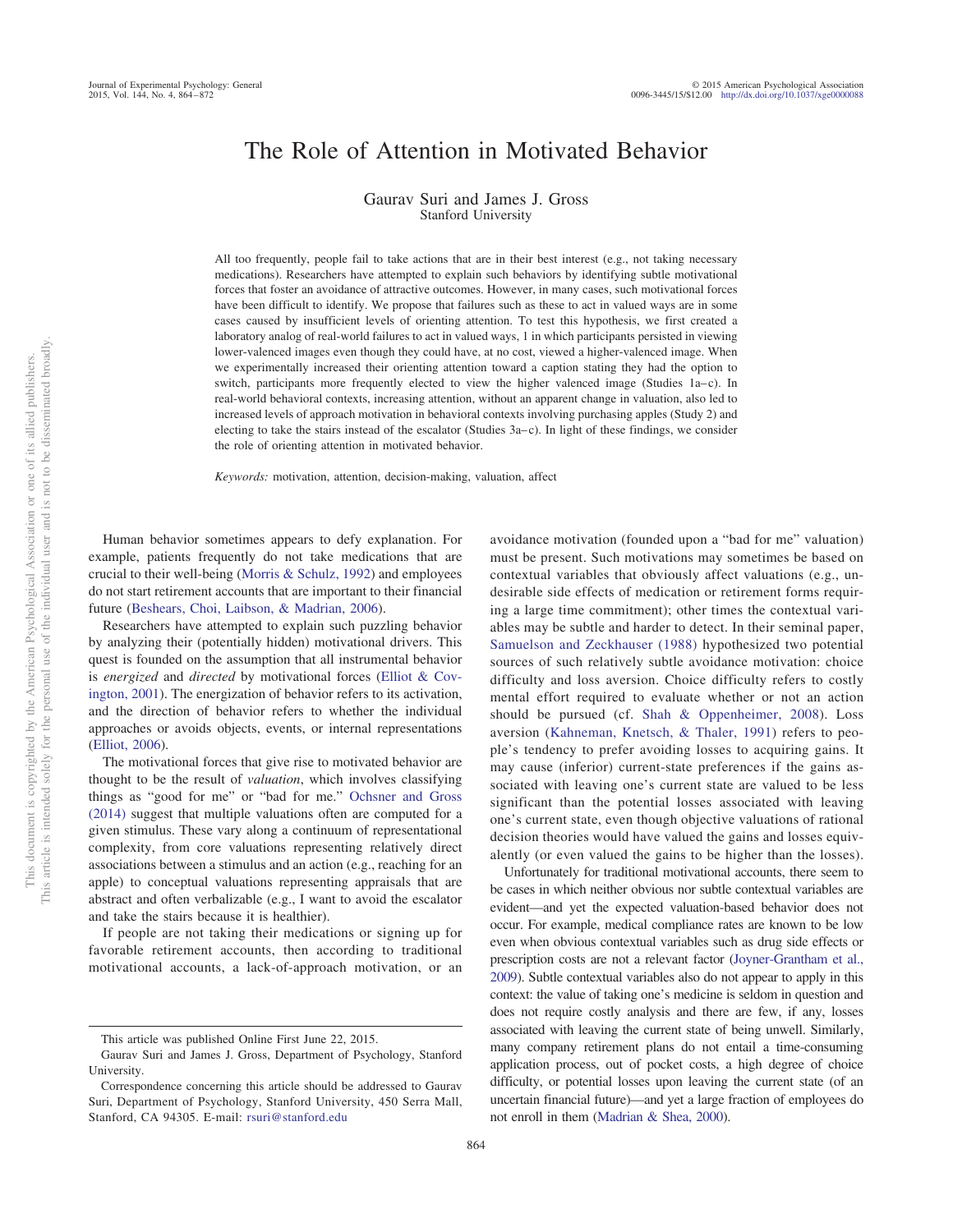Building on work on attention and motivation (Carver, 1979; Carver & Scheier, 1981; Pessoa, McKenna, Gutierrez, & Ungerleider, 2002), implementation intentions (Gollwitzer & Sheeran, 2006), and value-driven decision making (Rangel, Camerer, & Montague, 2008), in this article we consider the possibility that valuation processes require attention in order to be translated into motivated behavior. Because valuation is the engine for motivation, this implies that motivated behavior is predicated upon attention (see Figure 1). On this view, motivated behavior with respect to a given stimulus can only occur if that stimulus is attended to.

Attention is not a unitary construct. Well-accepted frameworks of attention have described several types of attention. Here we are specifically focused on orienting attention, which enables the ability to prioritize input by selecting a modality or location (Petersen & Posner, 2012). On our account, valuation processes cannot be completed without a minimum level of orienting attention. This means that one reason that people do not take medications or start retirement accounts might be that during the course of their day such stimuli (the medicine bottle or the retirement forms) are not adequately prioritized and attended to.

The hypothesis that valuation (and therefore motivated behavior) requires attention may initially seem puzzling. We do not usually need to try to pay attention to a piece of cake before being motivated to eat it. Nor do we need to try to pay attention to a snake before being motivated to step back. However, the lack of effortful attention in these cases does not mean that attention is not required. This is because some affectively laden states of the world are known to automatically capture attention (Carretié, Hinojosa, Martín-Loeches, Mercado, & Tapia, 2004). Such stimuli are typically evolutionarily "hard-wired" to elicit "bottom-up" attentional and perceptual prioritization (Öhman, Flykt, & Esteves, 2001). However, other stimuli— even stimuli whose effects are equally consequential— do not automatically capture attention. On our



*Figure 1.* We propose that a stimulus must receive attention in order for it to be valued and for motivated behavior to occur (with respect to that stimulus). Motivated behavior may change the state of that stimulus which may cause the cycle to repeat.

account, the valuation of such stimuli requires the implementation of "top-down" attentional processes. For example, the act of choosing a healthy snack over an unhealthy one often requires attention toward one's eating behavior.

To test whether attention is necessary for valuation in such cases (and therefore for motivated behavior), we first developed a laboratory analog of the puzzling behaviors discussed above (Studies 1a– c). We created a context in which participants, according to motivational accounts, should always proactively leave their current state to approach positive stimuli or avoid negative stimuli. We then manipulated orienting attention. We hypothesized that motivated approach or avoidance behavior should be more evident in a high attention group compared with a low attention group. In Study 2 and Studies 3a– c, we sought to demonstrate the effects of increased attention on real-world behaviors. In Study 2 we tested whether a sign that read "APPLES" could increase apple sales in company cafeterias. This sign was not designed to affect the valuation of apples (a sign that read "SWEET APPLES" may have increased valuation); rather it was designed to increase attention toward the apples. In Study 3a we tested whether signs that read "Stairs" and "Stairs or Escalator?" would increase the number of pedestrians choosing to take the stairs at the stair/escalator choice point. These signs were not designed to affect the valuation of taking the stairs (a sign that read "TAKE THE STAIRS FOR YOUR HEALTH" may have increased valuation); rather they were designed to increase attention toward the stairs. Finding an increase in stair-climbing rates, we then tested whether this effect could be attributed to routine-disruption (Study 3b) or subtle demand characteristics (Study 3c).

### **Study 1**

## **Varying Levels of Attention Affects Motivated Behavior in the Laboratory**

To investigate the role of attention in motivated behavior, we first sought to recreate in the laboratory the behavioral puzzles described above. In particular, we sought a context in which participants would frequently fail to act even though valuation processes implied that they would act. We then sought to test whether increasing attention levels would increase levels of proactive behavior.

These goals were best served by a behavioral context in which the valuation process is well understood. The viewing of affective images provides one such context (Lang, Bradley, & Cuthbert, 1999). According to a standard hedonic account (Higgins, 1998), the valuation associated with viewing a higher-valenced (more pleasant or less negative) image is greater than the valuation associated with viewing a lower valenced image. Thus, barring error or idiosyncratic preferences, participants should act to view higher valenced images. Our experimental results were consistent with this prediction (Study 1a). As detailed below, when participants were asked to indicate their preferences by pressing one button to view a higher valenced image and another button to view a lower valenced image, they indicated a preference for viewing the higher valenced image in nearly every trial.

However, when participants' orienting attention was no longer forcibly directed to the buttons, and when they were instead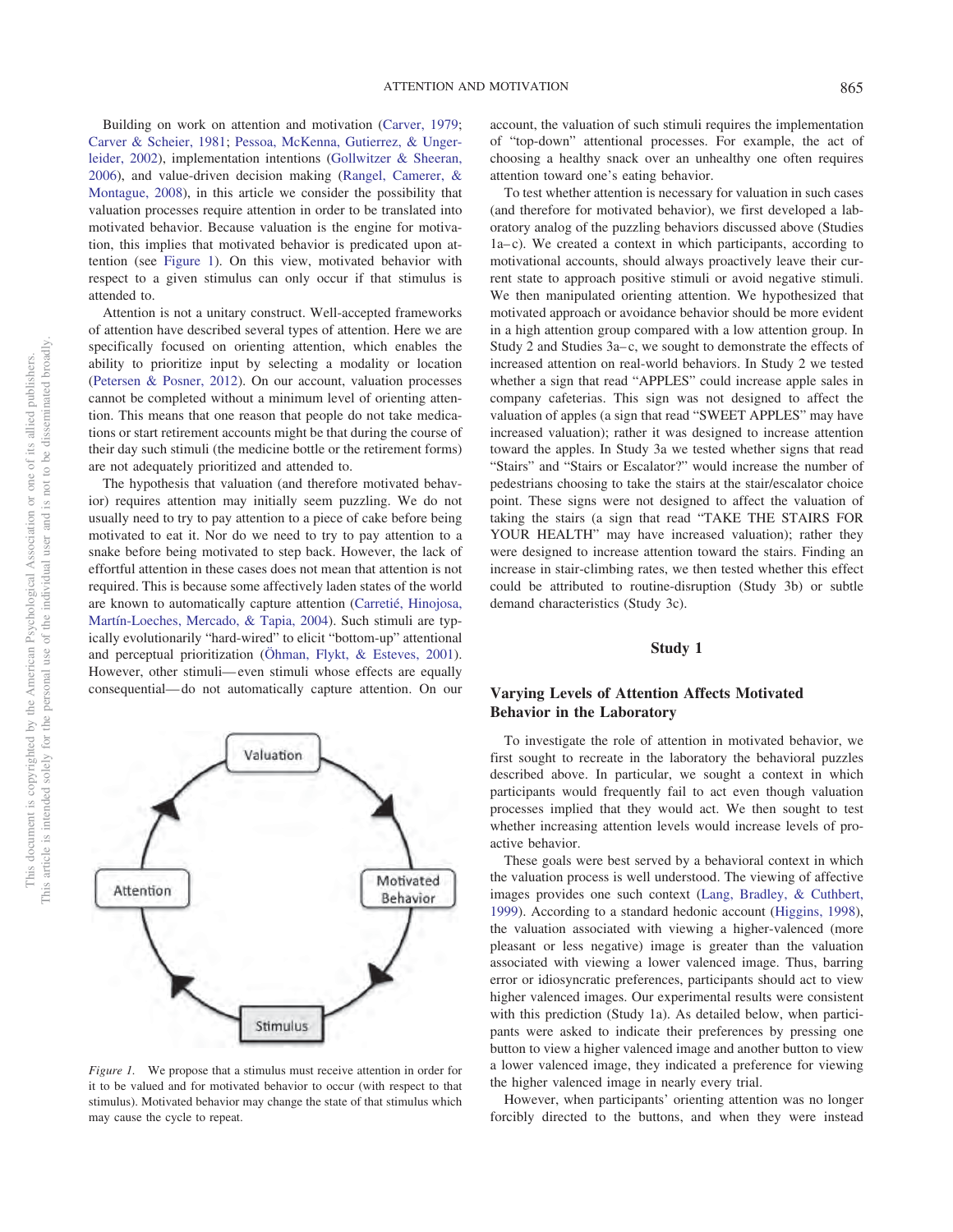required to *proactively* press a button to switch from viewing a lower-valenced image to a higher-valenced image in a series of trials, they did so infrequently. This provided an analog to the behavioral puzzles described above, in that participants were not acting in accord with their preferences. This then enabled us to test whether increasing attention in this image-switching context would increase proactive behavior (Study 1b). Finding this to be the case, we then tested whether subtle demand effects could account for the observed results (Study 1c).

#### **Study 1a**

**When given a choice, participants prefer viewing higher valenced images.** We sought to determine whether, when provided with an explicit, binary choice, participants would prefer viewing a higher valenced image over a lower valenced image.

**Method.** We created a series of 40 trials in each of which 40 participants (24 women; sample size based on effect sizes observed in pilot studies) were asked to indicate viewing preferences between a pair of affective images. Three types of images were used in the experiment: positive images depicted beautiful scenes from nature; neutral images depicted everyday items such as umbrellas; and negative images depicted images known to create disgust.

In each trial, a pair of images was sequentially presented for 1 s. There were an equal number (20) of two types of trials: negativeto-neutral trials and neutral-to-positive trials. In negative-toneutral trials the negative image was designated as the default image and in neutral-to-positive trials, the neutral image was designated as the default image.

After the 1-s initial presentation of the default image, participants were presented with a 3-s binary choice screen (without the image). In negative-to-neutral trials, the choice screen read "Press 's' to switch to a neutral image or press 'c' to view default image." In neutral-to-positive trials, the choice screen read "Press 's' to switch to a positive image or press 'c' to view default image." If no response was recorded, participants were shown the default image. Else, the chosen image was displayed for 15-s. Attention to the choice was mandatory: Participants were instructed that they were required to make a choice in each trial.

To avoid perceptions of experimenter preferences in favor or against viewing the default image, participants were falsely told that experimenters were interested in measuring their autonomic responses to viewing any of the images included in the experiment (no such data were collected, although participants were hooked up to autonomic assessment devices). Postexperiment interviews suggested that 100% of participants believed this cover story and acted accordingly.

**Results and discussion.** Participants responded in 100% of trials and elected to view the higher valenced image in 87.5% of trials (the higher valence image was selected, on average, in 36.4 out of 40 trials, 95% CI [34.9, 37.8]).

Across all groups there were no observed differences between default-image viewing for negative-to-neutral and neutral to positive trials suggesting that preferences for higher valenced images and attention effects generalize across the two different types of trials.

#### **Study 1b**

**Attention drives actions associated with positively valued outcomes.** We sought to recreate the laboratory equivalent of a behavioral puzzle in which participants would continue viewing a lower-valenced image even though they had the option to view a higher valenced image with proactive action (i.e., electing to pressing a button). We tested whether increasing levels of attention would lead to increased proactive action.

**Method.** Fifty participants were randomly divided into two equal groups: a low-attention group (14 women, 11 men) and a high attention group (14 women, 11 men). Prior to the start of the experiment all images were sequentially displayed (500 ms/image) so that the participants knew the type of images they could expect in the positive, neutral and negative category. In the low attention group, participants were shown a default image for 1-s. In negative-to-neutral trials, this default image was negatively valenced and the instruction caption under the initial negative image read "Press 's' to switch to a neutral image." In neutral-to-positive trials, this default image was neutrally valenced and the instruction caption under the initial neutral image read "Press 's' to switch to a positive image." Each trial lasted 15 s. If a participant elected not to press "s" she would see the default image for the entire trial. Else, if a participant elected to press "s" at time t, the image would instantly switch, and the participant would view the higher valenced image for 15-t s.

An identical protocol was used for the high attention group with one important exception: if the participant had not switched in the first 5 s of viewing the default image, a red border appeared around the caption under the default image (see Figure 2). If the participant had still not switched within 10 s of watching the default image the caption flashed for 0.5 s. Both these manipulations were designed to orient participant attention toward the caption that reminded them that they could view a higher-valenced image by pressing "s."

As is Study 1a, participants were falsely told that experimenters were interested in their autonomic responses to image viewing and were indifferent to which specific images they viewed. Postexperiment interviews regarding beliefs about the purpose of the study suggested that 100% of the participants in both groups believed this cover story and acted accordingly.

**Results and discussion.** In the low attention group, participants switched images in only 29.4% of trials (mean number of switches 11 out of 40, 95% CI [8.0, 15.5]). This low number was noteworthy since actions based on preference alone should have led to a switch in nearly every trial. These results suggested that we had successfully recreated a laboratory equivalent of the behavioral puzzles discussed above.

We had hypothesized that increasing attention would lead to increased levels of motivated behavior more consistent with image valuations (although not to the level of Study 1a, because proactive action away from a default was required). We found this to be the case: In the high attention group participants switched images in 50.3% of trials (mean number of switches 20.1 out of 40, 95% CI [15.6, 24.5]). The difference in the rate of switching from the default between the low attention and the high conditions is significant,  $t(23) = 2.80$ ,  $p = .007$ ,  $d = 0.79$ .

Notably, the rate of switching in the first 5-s (pre-red border) of the high attention group was undistinguishable from the low at-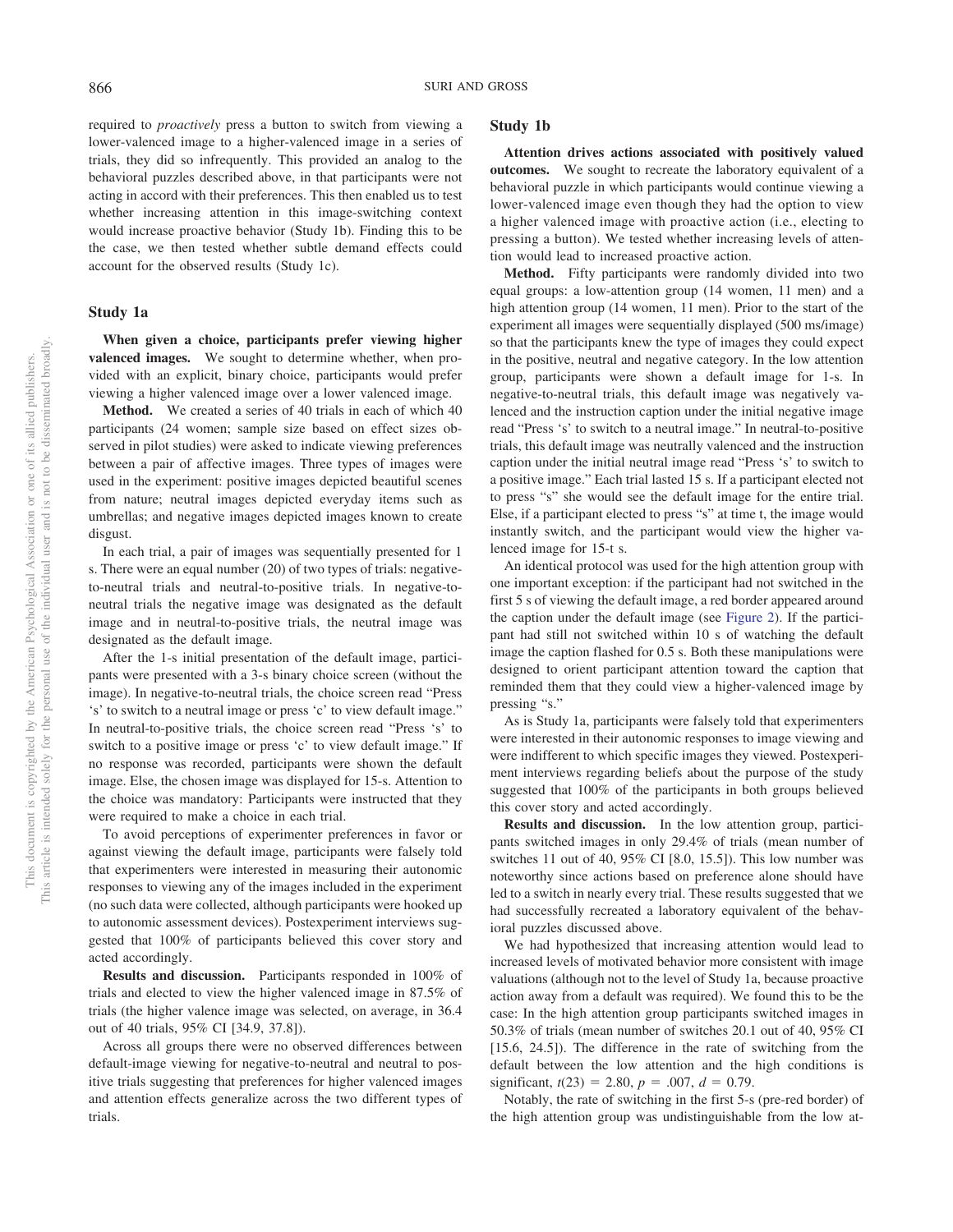

*Figure 2.* As depicted in Panel A, participants frequently neglected to switch to the higher valenced image. In the high attention condition (Panel B), participants more frequently switched images after their attention was oriented toward the red-bordered caption. See the online article for the color version of this figure.

tention group: High attention group participants switched images for 16.9% (6.76 out of 40) trials within the first 5 s compared with 18.5% (7.4 out of 40) switches in the low-attention group within the first 5 seconds,  $t(23) = 0.39$ ,  $p = .70$ . However, a large difference was observed in the second 5-s interval: Participants in the high attention group switched images in an *additional* 26.5% of trials, whereas the low-attention group switched in an additional 8.5% of trials. The difference in the rate of switching in the second 5-s interval is significant,  $t(23) = 4.18$ ,  $p < .001$ ,  $d = 1.18$ . This (second) 5-s interval accounted for the bulk of the difference between the two groups.

Across all groups there were no observed differences between default-image viewing for negative-to-neutral and neutral to positive trials suggesting that preferences for higher valenced images and attention effects generalize across the two different types of trials.

These results are consistent with the hypothesis that orienting attention (engendered in this empirical context by the red-border) unlocks the valuation processes that lead to motivated action (i.e., a button press to switch images). However, it is also possible that the salient red border created a demand effect by making participants suspect that the experimenters *wanted* them to press a button and switch images (this could have occurred despite our attempts at creating a—reportedly credible— cover story about being interested in autonomic responses, not image-viewing behavior). We investigated this possibility in Study 1c.

#### **Study 1c**

**Attention does not drive actions associated with negatively valued outcomes.** The goal of this study was to determine whether the image-switching behavior in the high-attention group of Study 1b was attributable to unlocking of the valuation process by orienting attention, or to experimenter-generated demand effects. To achieve this goal, we created trials in which we expected outcomes based on valuation to be different from outcomes based on demand effects.

As in Study 1b, we used trials in which a red-border/flash highlighted the option of pressing a button to switch from one image to another. As in Studies 1a and 1b, participants had the option of moving from a worse image (lower valenced) to a better (higher valenced) image. In Study 1c, we included trials in which participants had the option to move from a better image to a worse image.

Accounts based on attention-enabled valuation would suggest that participants would not, in general, press a button to move from a better to a worse image since doing so would result in a negatively valued outcome. In contrast, accounts based on demand-effects would suggest that participants would frequently press any highlighted button since experimenters' cues (i.e., displaying a red-border/flash) were giving rise to strong demand effects.

**Method.** Forty participants were randomly divided into two equal groups: a low-attention group (20 participants, eight women) and a high attention group (20 participants, seven women). Participants in both groups followed precisely the same procedures as participants in corresponding groups in Study 1b: Participants in the low-attention group had the option to press a button and switch the default image to view an alternative image; participants in the high attention group additionally saw the red border and caption flash if they did not switch images early in each trial. The crucial difference from Study 1b was that in half the trials the default image was higher valence (i.e., more pleasant) than the alternative image.

There were a total of 80 trials: 40 worse-to-better trials (50% negative-to-neutral and 50% neutral-to-positive) that were identical to the 40 trials of Studies 1a and 1b, and 40 better-to-worse trials (50% neutral-to-negative and 50% positive-to-neutral). No images were repeated between trials. As in Studies 1a and 1b, participants were falsely informed that experimenters were interested in their autonomic responses to image viewing and were indifferent to which specific images they viewed.

**Results and discussion.** For both the low-attention group and the high-attention group, the worse-to-better trials replicated the pattern of results from Study 1b. The rate of switching for the high attention group was 61.4% (24.55 out of 40 trials) and the rate of switching for the low attention group was 40.2% (24.55 out of 40 trials). The difference in image switching between the high attention and low attention groups (for worse to better trials) was 21.2%,  $t(78) = 3.08$ ,  $p < .01$ , which was virtually identical to the 20.9% difference observed in Study 1b.

Importantly, for the better to worse picture trials, as shown in Table 1, there was no statistical difference between the low atten-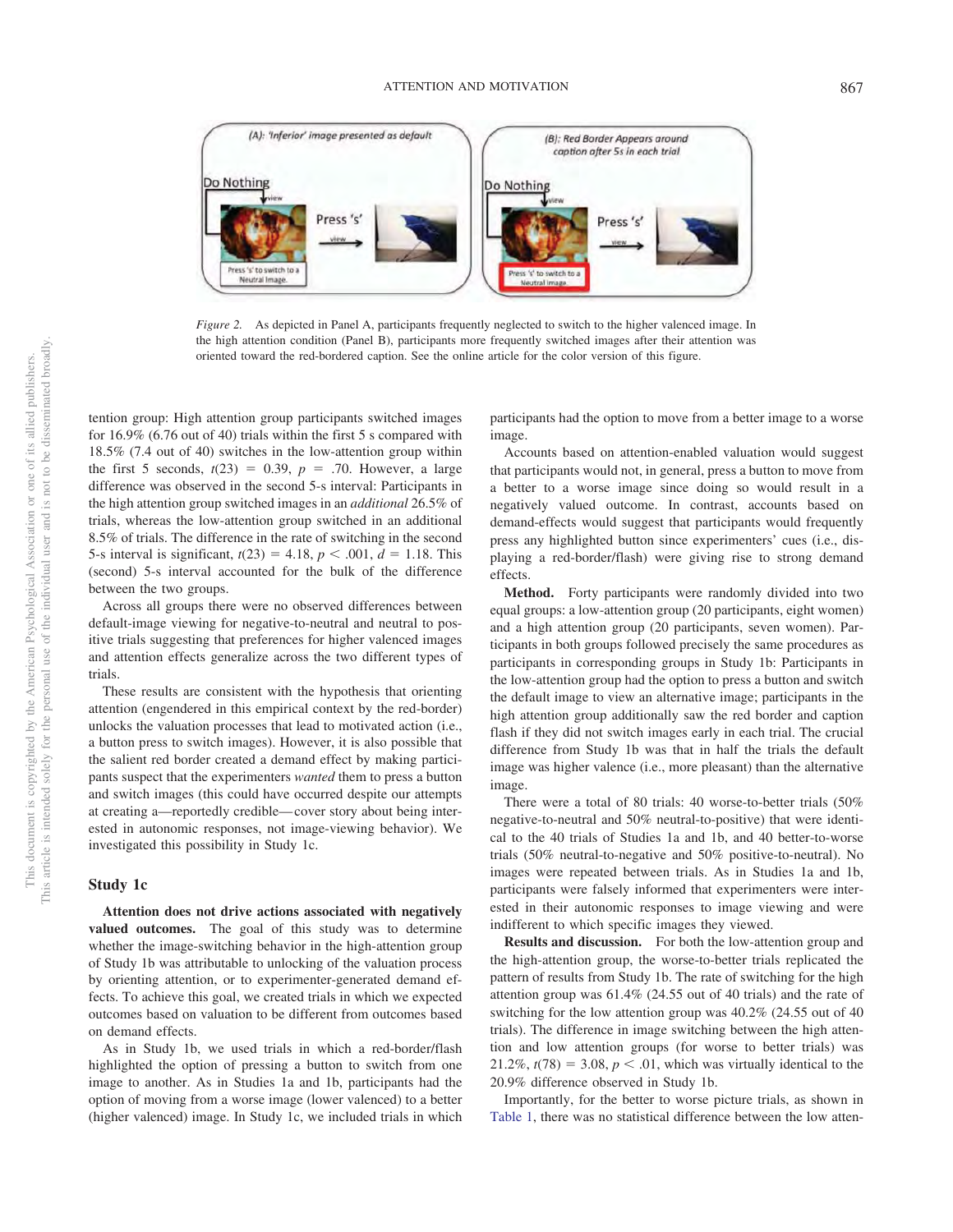| Table 1                                    |  |  |  |
|--------------------------------------------|--|--|--|
| Average Rate of Image Switching % by Group |  |  |  |

|                        | Low attention group          | High attention group            |  |  |
|------------------------|------------------------------|---------------------------------|--|--|
| Worse-to-better trials | 40.2% (95% CI [33.4, 46.9])  | $61.4\%$ (95\% CI [51.0, 71.6]) |  |  |
| Better-to-worse trials | $8.4\%$ (95\% CI [7.0, 9.8]) | $11.2\%$ (95\% CI [9.3, 13.0])  |  |  |

tion group and the high attention group  $(8.4\% \text{ vs. } 11.2\%, t(78)) =$ 1.08,  $p = .39$ ).

Thus, participants did not appear to merely react to the cues and treat them as an indication of experimenter preferences. Rather, their behavior was more consistent with an account that featured the enabling of valuation processes via attention. When attention unlocked a valuation that was positive (e.g., switching from a worse to a better picture), the associated action was often undertaken. Conversely, when attention unlocked a valuation that was negative (e.g., switching from a better to a worse picture), the associated action was often not undertaken.

Although the results of Studies 1a–1c support the hypothesis of attention enabling valuation and motivated action, this behavioral context was contrived and laboratory based. We next sought to determine whether similar attention-related effects were observable in more natural behavioral contexts.

#### **Study 2**

## **Varying Levels of Attention Affects Real-World Purchasing Behavior**

Can an attention-eliciting message—not designed to change valuation—increase approach motivation in a real-world behavioral setting? To answer this question, we placed a colored, attention-attracting sign reading "APPLES" on apple baskets (which themselves were manifestly visible) in company cafeterias. We hypothesized that the sign should increase orienting attention, which would enable valuation process and create increased motivation to purchase apples.

#### **Method**

We selected five company cafeterias with nearly identical layouts belonging to an enterprise located in the San Francisco Bay Area. Each cafeteria served several hundred employees every day. The main purpose of these cafeterias was to serve meals (primarily breakfast and lunch). However they also provide fruits, nutrition bars and other refreshments that were consumed either as standalone snacks or as accompaniments to meals.

An apple basket was prominently displayed near the cash register of each cafeteria. Preexperiment interviews with cafeteria employees (across all five cafeterias) suggested that many customers picked up an apple while waiting to pay for their meal. These customers were said to account for most apple sales. A small minority of customers were said to come to the cafeteria specifically to purchase an apple.

We constructed a colored sign on a folded A3 sized paper containing the word "APPLES" in upper case, 300-point Herculaneum font in bright blue ink with a red border. We placed these signs at the back of the apple baskets on alternate days over a 2-week experimental period. The signs were placed on Monday, Wednesday, and Friday of Week 1 and Tuesday and Thursday of Week 2. No signs were placed on the remaining days. Experimenters recorded the sales of apples at the end of every business day. This was accomplished by subtracting the apples remaining in the basket at the end of the business day from the total number of apples present in the basket at the start of the business day.

#### **Results and Discussion**

In the sign-present condition (across five days in five cafeterias) there were a total of 223 apples sold (8.92 apples per cafeteria per day). In the sign-absent condition (across five days in five cafeterias) a total of 99 apples were sold (3.96 apples per cafeteria per day). The difference was significant,  $t(23) = 3.93$ ,  $p < .001$ ,  $d =$ 1.11). The 5-day sign-present total sales were greater than the 5-day sign-absent total sales in each of the five cafeterias.

Notably, the effects of the sign were strongest on Day 1 and Day 2 of the experiment and the weakest on Day 9 and Day 10 of the experiment. The average difference between the sign present and the sign absent conditions on these 2 days (Monday and Tuesday of Week 1) was eight apples; the average difference on the last two days of the experiment (Thursday and Friday of Week 2) was only 2.4 apples. The average difference monotonically declined for each day-pair. One reason for this pattern of results may be that the novelty of the sign was highest on Day 1 and this novelty attracted maximum orienting attention.

The "APPLES" sign increased sales even though it did not directly seek to influence customers' valuation of the apples the way a sign reading "SWEET APPLES" might have. However, this study did not preclude the possibility that it was not attention that enabled valuation processes; rather the presence of the sign may have directly increased valuation— because, for example, customers may have reasoned that the fact that someone went to the trouble of making a sign about the apples must mean that they are good. We investigated the source of effectiveness of similar signs in a different behavioral context in Study 3.

#### **Study 3**

## **Attention Affects Behavior in a Real-World Health Related Behavioral Context**

In Study 3, we sought to show that increased motivated behavior was due to unlocking of valuation processes by attention (and not because of direct change in the valuation). We used the context of pedestrians making the choice between taking the escalator or stairs at train stations in the San Francisco Bay Area. We tested whether attention-orienting signs could increase stair-climbing rates (Study 3a). Finding this to be the case, we tested whether these effects were induced, not by attention, but by a disruption to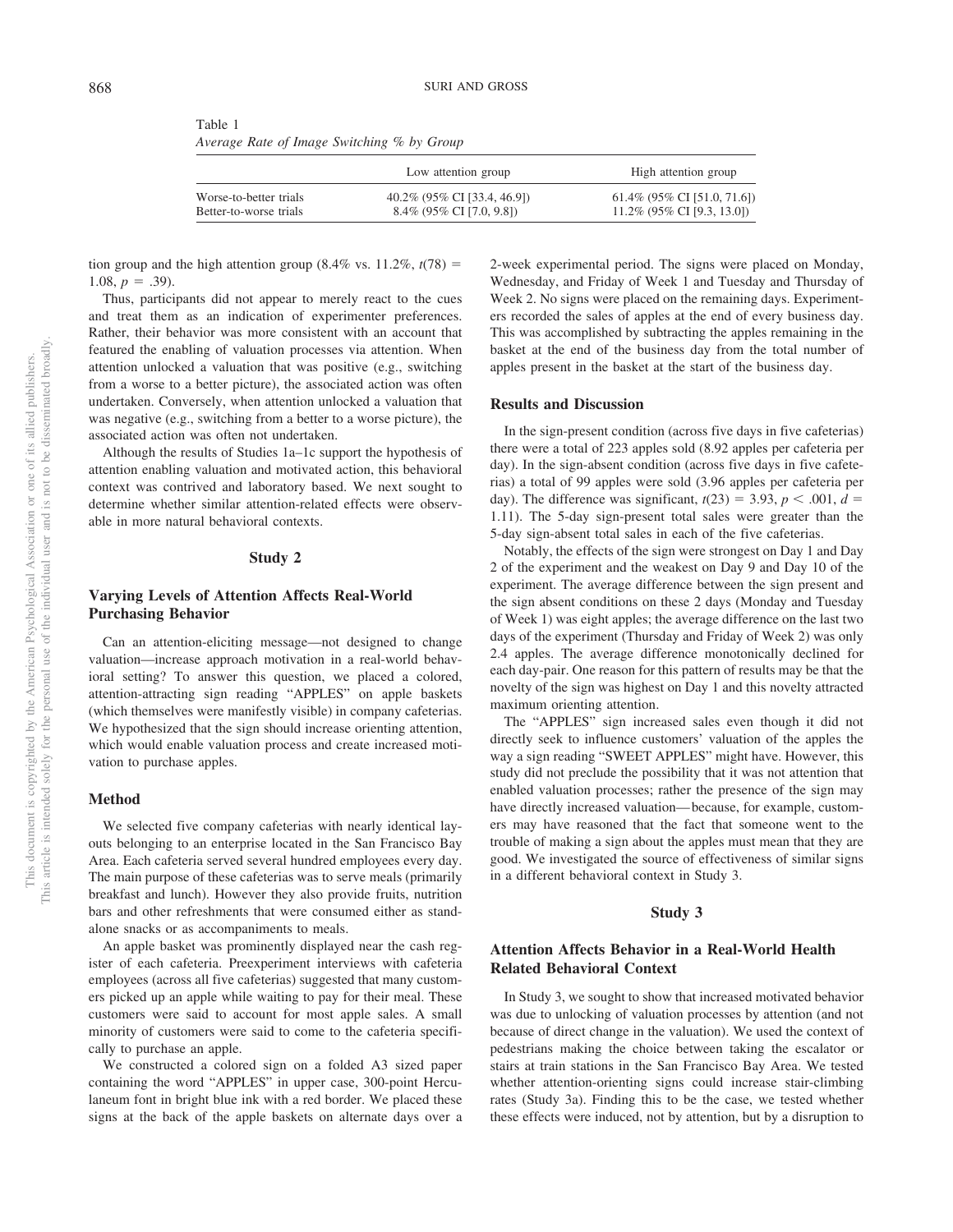routine (Study 3b). Finally, we tested if subtle demand effects could lead to increased stair-climbing (Study 3c).

#### **Study 3a**

**Attention orienting sign increased rate of stair climbing.** The choice of whether to take the stairs or escalator is determined by a variety of factors. Prior studies have shown that only about 6% of pedestrians proactively choose to take the stairs (Suri, Sheppes, Leslie, & Gross, 2014). Thus, taking the escalator is seen as a default and most pedestrians do not appear to view taking the stairs as an available option. We tested whether signs placed at the stair escalator choice point could increase rates of stair-climbing.

**Method.** Many prior studies have shown that signs highlighting the health benefits of taking the stairs, when placed at the stair-escalator point of choice are effective in increasing the number of pedestrians who elect to take the stairs (Suri, Sheppes, Leslie, & Gross, 2014). A common assumption underlying these signs is that they are effective because they highlight the benefits of taking the stairs (e.g., weight loss, heart fitness) thereby directly impacting valuation.

We sought to determine if signs that did *not* refer to benefits of stair-climbing but only drew attention to the available option of taking the stairs could impact behavior. We chose two such signs: a sign that read "Stairs?" and a second sign that read "Stairs or Escalator?" We hypothesized that these signs would induce more pedestrians to take the stairs relative to cases in which no sign was in place. We used an  $A/B$  testing methodology ( $A = sign$  present;  $B =$  no sign) and recorded the percentage of pedestrians who took the stairs. Both signs were displayed on a  $22" \times 28"$  placard that was placed on a floor-standing sign stand. The signs used black lettering printed on white poster paper.

The choices of 1,369 pedestrians approaching (ascending) stair/ escalator banks outside two train stations in the San Francisco Bay Area during the commute hours of 7 a.m. and 10 a.m. and 4 p.m. to 6 p.m. were observed and recorded. Measurements were made in two different stations on two consecutive weekdays over a duration of approximately 9 hr. This ensured that pedestrians were unlikely to have seen any sign more than once (this was later confirmed via interviews). Staircases in both stations had approximately 50 steps.

Pedestrians with items larger than a computer bag or a handbag were excluded because these items would influence their choice. We excluded individuals carrying a baby for similar reasons. Additionally, we counted groups of individuals larger than two as one choice, since people in these groups typically went along with the choice of the first pedestrian in the group.

Experimenters were positioned so that they could not be observed by pedestrians at the point of choice. Each experimenter was armed with two counters— one for the stairs and one for the escalator. A pedestrian was counted when she fully ascended the stairs or escalator. Experimenters were instructed to note any instance of a choice being driven by congestion on either the stairs or the escalator. No such instances were observed. One of the two signs was "on" for a 15-min interval that was then followed by no sign being present for the next 15-min interval. A 2-min break between conditions provided experimenters time to place, or remove signs. The break also provided sufficient time to ensure that pedestrians who observed the experimenter handing the sign were not included in the study set. A stopwatch was used to mark 15-min measurement intervals. Pedestrians in the process of ascending as the 15-min measurement interval ended were not included.

We approached all pedestrians who had elected to take the stairs when there was a sign in place at the stair-escalator choice point and asked them to participate in a brief interview. People at the bottom of the stairs could not have observed pedestrians being approached after they had finished climbing the stairs. We sought to determine whether they had seen the sign below, and if so, to describe whether the sign had influenced their choice. If they indicated that the sign influenced them, they were asked to explain how (in an open ended form). They were then asked to indicate which item in a prewritten list was closest to their open-ended response. The list contained three items: (a) The sign convinced me that it is better to take the stairs or (b) The sign drew my attention toward considering what is better for me or (c) Other.

**Results and discussion.** Both signs increased the percentage of pedestrians electing to take the stairs. The sign reading "Stairs?" outperformed the No Sign condition (11.9% vs. 5.8%;  $\chi^2 = 7.09$ ,  $df = 1, N = 625, p = .008, V = 0.11$ . The sign reading "Stairs" or Escalator?" also outperformed the No Sign condition (13.2% vs. 6.4%;  $\chi^2 = 9.44$ ,  $df = 1$ ,  $N = 744$ ,  $p = .002$ ,  $V = 0.11$ ).

Out of the 91 pedestrians who took the stairs when a sign was present at the stair-escalator choice point (across both signs conditions), 63 provided complete interviews of which 26 either did not see the sign or indicated that the sign played no role in their decision. When asked to explain the source of the sign's effectiveness, the remainder of the participants (37) provided open responses which were later coded by an experimenter who was blind to the hypothesis into the three items described in the Method section above (i.e., "sign increased valuation" or "sign attracted attention," or "other"). A large majority of the open responses—31 out of 37 (84%)—were coded as the "sign attracted attention" item. After their open response when participants were asked to pick an item that most closely matched their open response, 33 out of 37 (89%) respondents self-coded their response as the "sign attracted attention" item.

The increased rate of stair climbing after reading an attention-eliciting sign suggests that attention increases the impact of motivational forces on behavior. Results from participant interviews suggested that this increase is created because orienting attention enabled the valuation process to be translated into behavior.

However, there are two other possible explanations for pedestrian choices observed in Study 3a. First, choices may have been due to a disruption of typical routines due to the sign. Because the dominant majority of pedestrians routinely take the escalator, *any* disruption could have increased the rate of the stair climbing. We considered this possibility in Study 3b. Second, pedestrian choices could have been influenced by subtle demand effects that they did not (or could not) articulate in postchoice interviews. Despite the seeming neutrality of the signs used in Study 3a, they both prominently featured the word "stairs." This may have introduced a communicative intention that implied a preference for stair-taking by the creator of the sign (hence influencing valuation). We tested this possibility in Study 3c.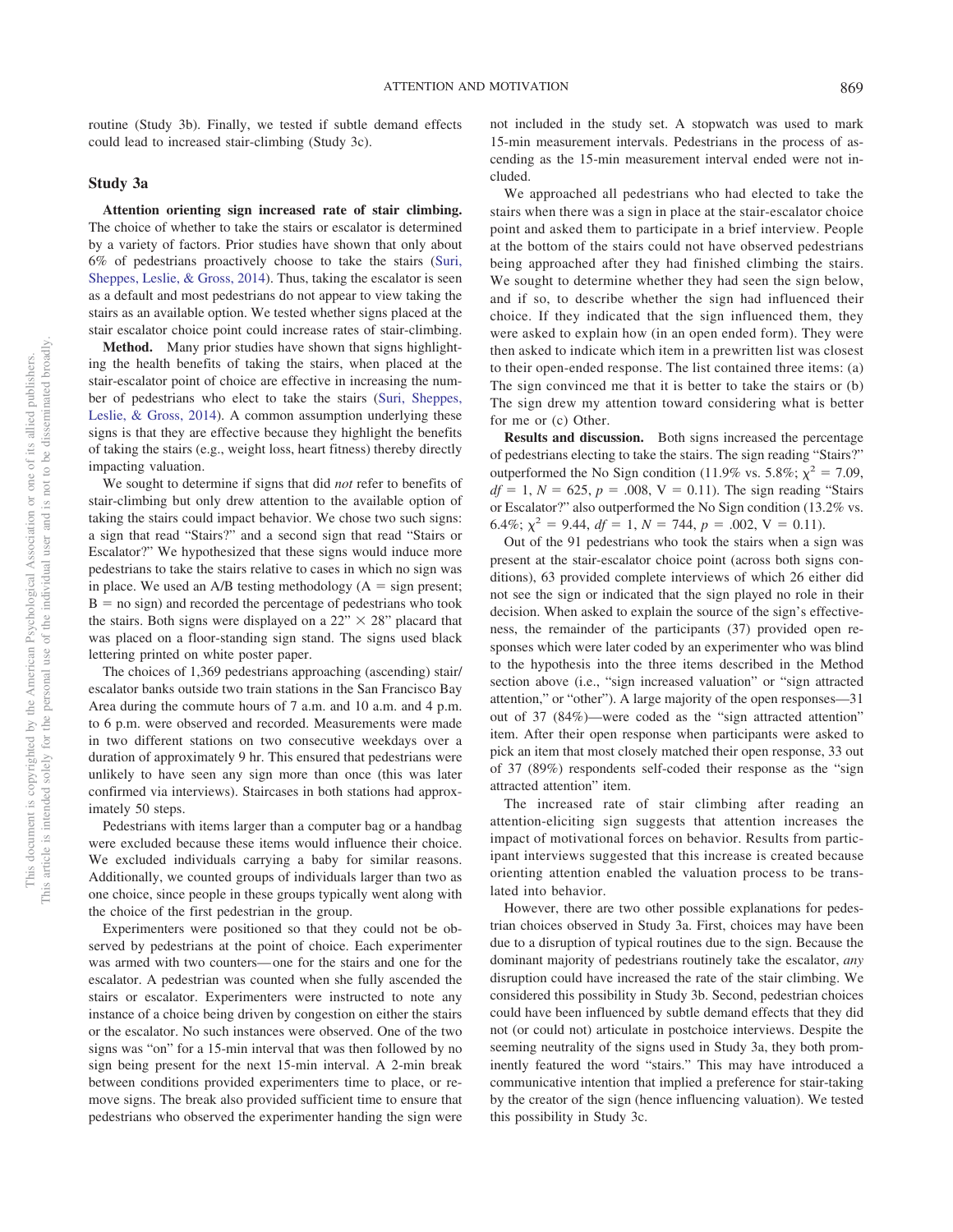#### **Study 3b**

**A disruption in routine does not influence stair/escalator choices.** In Study 3b, we sought to determine whether any disruption in typical routines (that almost always feature escalatortaking) could increase stair-taking behavior. We therefore constructed a sign that read "Have a good day!" We reasoned that such a sign would cause a disruption in routines like the signs used in Study 3a. However, this sign would not draw attention to the stair-escalator decision and therefore would not unlock valuation processes related to stair-climbing.

A disruption-based account would predict that "Have a good day!" sign should increase the rate of stair taking. The attentionenabled valuation account proposed in this work would predict that there should be no increase in stair-climbing. We tested these contrasting predictions using methods identical to those described in Study 3a (contrasting a "sign-on" condition with a no-sign condition).

The "Have a good-day!" sign had no effect on stair-climbing rates. In the presence of the sign 5.1% of 638 pedestrians took the stairs and in its absence (a statistically equivalent) 5.3% of pedestrians took the stairs ( $\chi^2 = 0.01$ ,  $df = 1$ ,  $N = 638$ ,  $p = .92$ ). These results were consistent with the attention-valuation hypothesis, but not with the disruption hypothesis.

#### **Study 3c**

**A sign not featuring stair-use increased stair climbing rates.** In Study 3c, we tested whether the increased stair-climbing rates observed in Study 3a were driven by the word "stairs" that prominently featured in both signs that were tested. It is possible that the word "stairs" introduced subtle demand characteristics that participants did not/could not report on in postchoice interviews in Study 3a. We therefore constructed a sign that read "Escalator?" We reasoned that such a sign would not directly create demand characteristics favoring stair climbing, but would draw attention to the stair-escalator decision and therefore would unlock valuation processes related to stair-climbing.

A demand-characteristic account would predict that "Escalator?" sign would not implicitly prime stair use and would therefore not increase the rate of stair taking. The attention-valuation account proposed in this work would predict that there should be an increase in stair-climbing because the "Escalator?" sign would draw attention to the stair-escalator choice. We tested these contrasting predictions using methods identical to those described in Study 3a (contrasting a "sign-on" condition with a no-sign condition).

The "Escalator?" sign increased stair-climbing rates. In the presence of the sign 9.8% of 719 pedestrians took the stairs and in its absence 5.8% of pedestrians took the stairs ( $\chi^2 = 4.01$ ,  $df = 1$ ,  $N = 719$ ,  $p = .04$ ). These results are consistent with the attentionvaluation hypothesis, but not with the demand-characteristics hypothesis.

#### **General Discussion**

It is difficult to understand why people often do not do what is apparently in their best interest. Examples abound, such as patients not taking medications crucial to their well-being, and employees not signing up for retirement accounts crucial to their financial well-being. In this article, we have presented evidence that one cause of such behaviors may be a lack of orienting attention, which prevents the initiation of the valuation processes that are required to enable motivated behavior.

In Studies 1a–1c, participants frequently did not press a button that would have resulted in viewing a higher-valenced image instead of a lower-valenced default image. When their attention was trained toward a caption reminding them of their option to switch images, participants did so at much higher rates. In Study 2, company employees increased apple purchases after viewing a sign reading "APPLES" (which was designed to increase attention but not valuation). In Studies 3a–3c, pedestrians took the stairs at increased rates after they viewed signs reading "Stairs" or "Stairs or Escalator?" compared with pedestrians who had not viewed these signs. They frequently attributed their behavior to increased attention.

To our knowledge, prior empirical work on motivational puzzles has not explicitly linked attention to motivated behavior. This link enables a common explanation for a broad spectrum of puzzling findings. For example, preferentially displaying healthy items over unhealthy ones in school cafeteria lines (Hanks et al., 2012) increased sales of healthier food items increased by 18% and decreased sales of less healthy food items by 28%. Presumably the students knew that they had access to the previously preferred nonhealthy food items. However these items did not, on our account, receive enough attention to be valued and acted upon.

A similar example involved displaying tax-inclusive prices for products subject to sales tax for a 3-week period. This taxinclusive tax display reduced demand by roughly 8% relative to control products (Chetty, Looney, & Kroft, 2007). Presumably, customers knew that they would have to pay sales tax on their purchases but a lack of orienting attention on that fact allowed them to purchase items that they otherwise would not have. When taxes were included in the display, the higher price was attended to at the time of the purchasing decision and relatively fewer sales occurred.

The present work makes clear contact with recent theories of decision making that feature the crucial role of valuation in choice. These theories point to multiple drivers of valuation (Lee, 2013; Ochsner & Gross, 2014) that are integrated in the ventromedial prefrontal cortex [vmPFC)/orbitofrontal cortex (OFC)] (Levy & Glimcher, 2012; Rushworth, Kolling, Sallet, & Mars, 2012). This integration enables every-day decision making by allowing the comparison of the values of each available option and transmitting computed preferences to motor systems that give rise to action (Hare, Schultz, Camerer, O'Doherty, & Rangel, 2011). Decision theorists have recognized the important role attention plays in the comparison of values of different options (Rolls, 2007; Hare, Malmaud, & Rangel, 2011). This study series contributes to this rapidly developing literature by presenting behavioral evidence that creates a through-line from mechanistic lab-based accounts of attention and valuation to real world motivated behavior. Further, it provides a bridge connecting the (often separate) literatures featuring theories of motivation and theories of decision making.

Our findings demonstrate that orienting attention facilitates motivated behavior— both in the laboratory and in real-world behavioral contexts. However, important details of this attention-motivation link require further investigation. For ex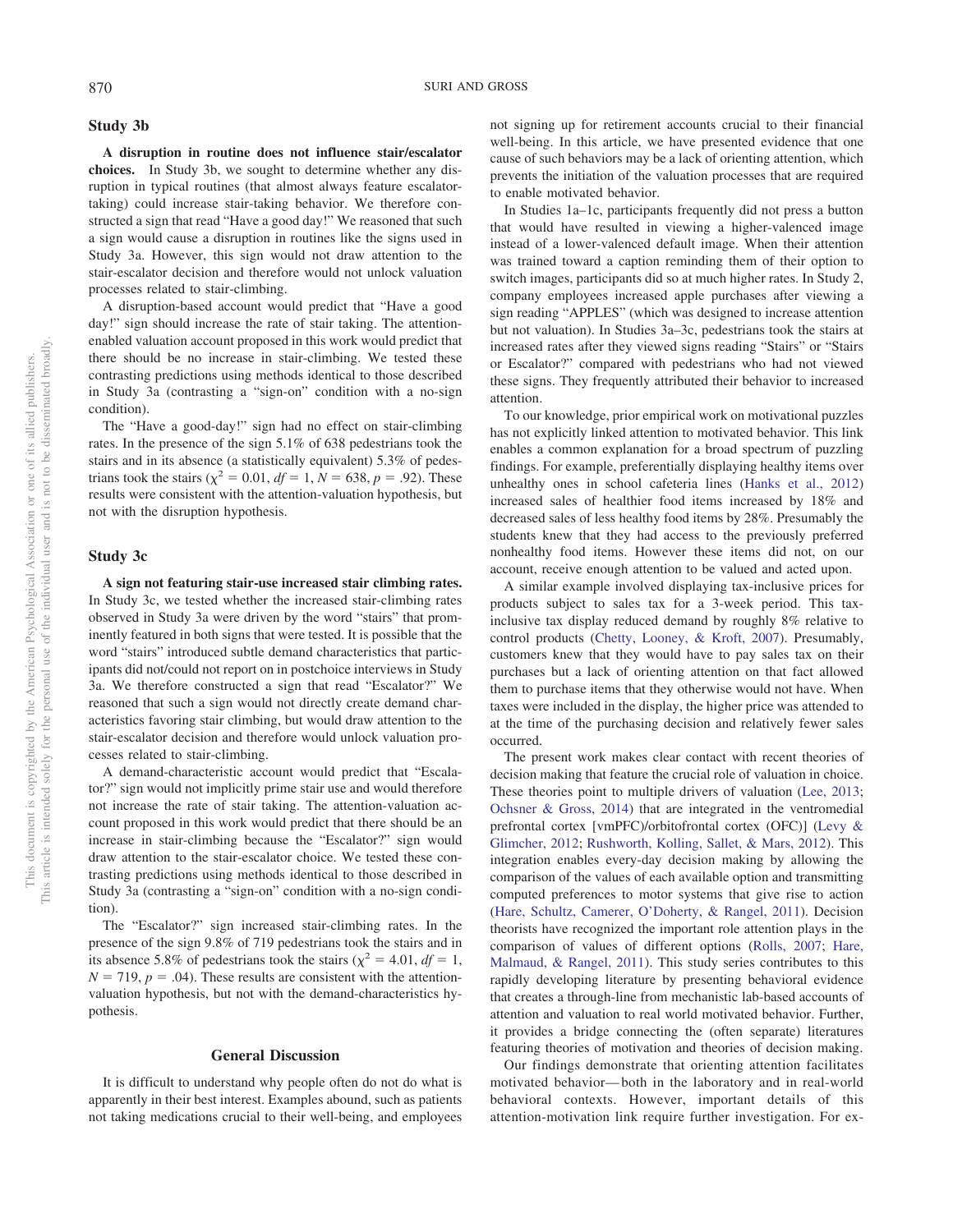ATTENTION AND MOTIVATION 871

ample, we compared proactively taking an action (e.g., buying an apple) with persisting with a default option (e.g., doing nothing). It is unknown whether the valuation of default states is similar to the valuation of states requiring proactive action. Gathering evidence suggests that this may not be the case because leaving a default state may involve inertial costs (Suri, Sheppes, Schwartz, & Gross, 2013) that are typically not relevant in contexts requiring a binary choice between two items, neither of which are associated with a default action. Additionally, it remains unknown whether a minimum amount of attention or a minimum duration of attention is required to enable motivated behavior. Furthermore, it is unknown whether a behavior that has been frequently performed before requires the same level of attention as a behavior that has not been performed before. Future studies are required to illuminate these issues. In clinical contexts, future studies are required to investigate whether deficits in orienting attention can help explain motivational deficits in disorders including schizophrenia (Barch, 2005; Kring & Barch, 2014) and ADHD (Dovis, Van der Oord, Wiers, & Prins, 2012).

Our findings suggest that interventions aimed at changing behavior (e.g., smoking cessation, exercise initiation) could attempt to generate an increase in orienting attention and not just highlight the direct benefits/costs of the target activity. These results predict, for example, that a medicine bottle that beeped varying tones would decrease levels of medical noncompliance, as would personalized, attention-grabbing reminders from a cell phone. Such interventions may be most useful when behavior modification strategies that aim to change behavior via altering valuations (e.g., by instituting rewards or punishment or by providing more valuation related information) are not adequate. In many contexts, such attention-based interventions may be simple and inexpensive to deploy.

#### **References**

- Barch, D. M. (2005). The relationships among cognition, motivation, and emotion in schizophrenia: How much and how little we know. *Schizophrenia Bulletin, 31,* 875– 881. http://dx.doi.org/10.1093/schbul/sbi040
- Beshears, J., Choi, J. J., Laibson, D., & Madrian, B. C. (2006). *The importance of default options for retirement savings outcomes: Evidence from the United States, (No. w12009)*. Cambridge, MA: National Bureau of Economic Research. http://dx.doi.org/10.3386/w12009
- Carretié, L., Hinojosa, J. A., Martín-Loeches, M., Mercado, F., & Tapia, M. (2004). Automatic attention to emotional stimuli: Neural correlates. *Human Brain Mapping, 22,* 290 –299. http://dx.doi.org/10.1002/hbm .20037
- Carver, C. S. (1979). A cybernetic model of self-attention processes. *Journal of Personality and Social Psychology, 37,* 1251–1281. http://dx .doi.org/10.1037/0022-3514.37.8.1251
- Carver, C. S., & Scheier, M. F. (1981). *Attention and self-regulation: A control-theory approach to human behavior*. New York, NY: Springer-Verlag. http://dx.doi.org/10.1007/978-1-4612-5887-2
- Chetty, R., Looney, A., & Kroft, K. (2007). *Salience and taxation: Theory and evidence, (No. w13330)*. Cambridge, MA: National Bureau of Economic Research. http://dx.doi.org/10.3386/w13330
- Dovis, S., Van der Oord, S., Wiers, R. W., & Prins, P. J. (2012). Can motivation normalize working memory and task persistence in children with attention-deficit/hyperactivity disorder? The effects of money and computer-gaming. *Journal of Abnormal Child Psychology, 40,* 669 – 681. http://dx.doi.org/10.1007/s10802-011-9601-8
- Elliot, A. J. (2006). The hierarchical model of approach-avoidance motivation. *Motivation and Emotion, 30,* 111–116. http://dx.doi.org/10.1007/ s11031-006-9028-7
- Elliot, A. J., & Covington, M. V. (2001). Approach and avoidance motivation. *Educational Psychology Review, 13,* 73–92. http://dx.doi.org/ 10.1023/A:1009009018235
- Gollwitzer, P. M., & Sheeran, P. (2006). Implementation intentions and goal achievement: A meta-analysis of effects and processes. *Advances in Experimental Social Psychology, 38,* 69 –119. http://dx.doi.org/10.1016/ S0065-2601(06)38002-1
- Hanks, A. S., Just, D. R., Smith, L. E., & Wansink, B. (2012). Healthy convenience: Nudging students toward healthier choices in the lunchroom. *Journal of Public Health, 34,* 370 –376. http://dx.doi.org/10.1093/ pubmed/fds003
- Hare, T. A., Malmaud, J., & Rangel, A. (2011). Focusing attention on the health aspects of foods changes value signals in vmPFC and improves dietary choice. *The Journal of Neuroscience, 31,* 11077–11087. http:// dx.doi.org/10.1523/JNEUROSCI.6383-10.2011
- Hare, T. A., Schultz, W., Camerer, C. F., O'Doherty, J. P., & Rangel, A. (2011). Transformation of stimulus value signals into motor commands during simple choice. *Proceedings of the National Academy of Sciences of the United States of America, 108,* 18120 –18125. http://dx.doi.org/ 10.1073/pnas.1109322108
- Higgins, E. T. (1998). Promotion and prevention: Regulatory focus as a motivational principle. *Advances in Experimental Social Psychology, 30,* 1– 46. http://dx.doi.org/10.1016/S0065-2601(08)60381-0
- Joyner-Grantham, J., Mount, D. L., McCorkle, O. D., Simmons, D. R., Ferrario, C. M., & Cline, D. M. (2009). Self-reported influences of hopelessness, health literacy, lifestyle action, and patient inertia on blood pressure control in a hypertensive emergency department population. *The American Journal of the Medical Sciences, 338,* 368 –372. http://dx .doi.org/10.1097/MAJ.0b013e3181b473dc
- Kahneman, D., Knetsch, J. L., & Thaler, R. H. (1991). The endowment effect, loss aversion, and status quo bias. *The Journal of Economic Perspectives, 5,* 193–206. http://dx.doi.org/10.1257/jep.5.1.193
- Kring, A. M., & Barch, D. M. (2014). The motivation and pleasure dimension of negative symptoms: Neural substrates and behavioral outputs. *European Neuropsychopharmacology, 24,* 725–736. http://dx .doi.org/10.1016/j.euroneuro.2013.06.007
- Lang, P. J., Bradley, M. M., & Cuthbert, B. N. (1999). *International affective picture system (IAPS): Instruction manual and affective ratings*. Gainesville, FL: The Center for Research in Psychophysiology, University of Florida.
- Lee, D. (2013). Decision making: From neuroscience to psychiatry. *Neuron, 78,* 233–248. http://dx.doi.org/10.1016/j.neuron.2013.04.008
- Levy, D. J., & Glimcher, P. W. (2012). The root of all value: A neural common currency for choice. *Current Opinion in Neurobiology, 22,* 1027–1038. http://dx.doi.org/10.1016/j.conb.2012.06.001
- Madrian, B. C., & Shea, D. F. (2000). *The power of suggestion: Inertia in 401 (k) participation and savings behavior (No. w7682)*. Cambridge, MA: National Bureau of Economic Research. http://dx.doi.org/10.3386/ w7682
- Morris, L. S., & Schulz, R. M. (1992). Patient compliance—An overview. *Journal of Clinical Pharmacy and Therapeutics, 17,* 283–295. http://dx .doi.org/10.1111/j.1365-2710.1992.tb01306.x
- Ochsner, K. N., & Gross, J. J. (2014). The neural bases of emotion and emotion regulation: A valuation perspective. In J. J. Gross (Ed.), *Handbook of emotion regulation* (2nd ed., pp. 23–42). New York, NY: Guilford Press.
- Öhman, A., Flykt, A., & Esteves, F. (2001). Emotion drives attention: Detecting the snake in the grass. *Journal of Experimental Psychology: General, 130,* 466 – 478. http://dx.doi.org/10.1037/0096-3445.130.3.466
- Pessoa, L., McKenna, M., Gutierrez, E., & Ungerleider, L. G. (2002). Neural processing of emotional faces requires attention. *Proceedings of*